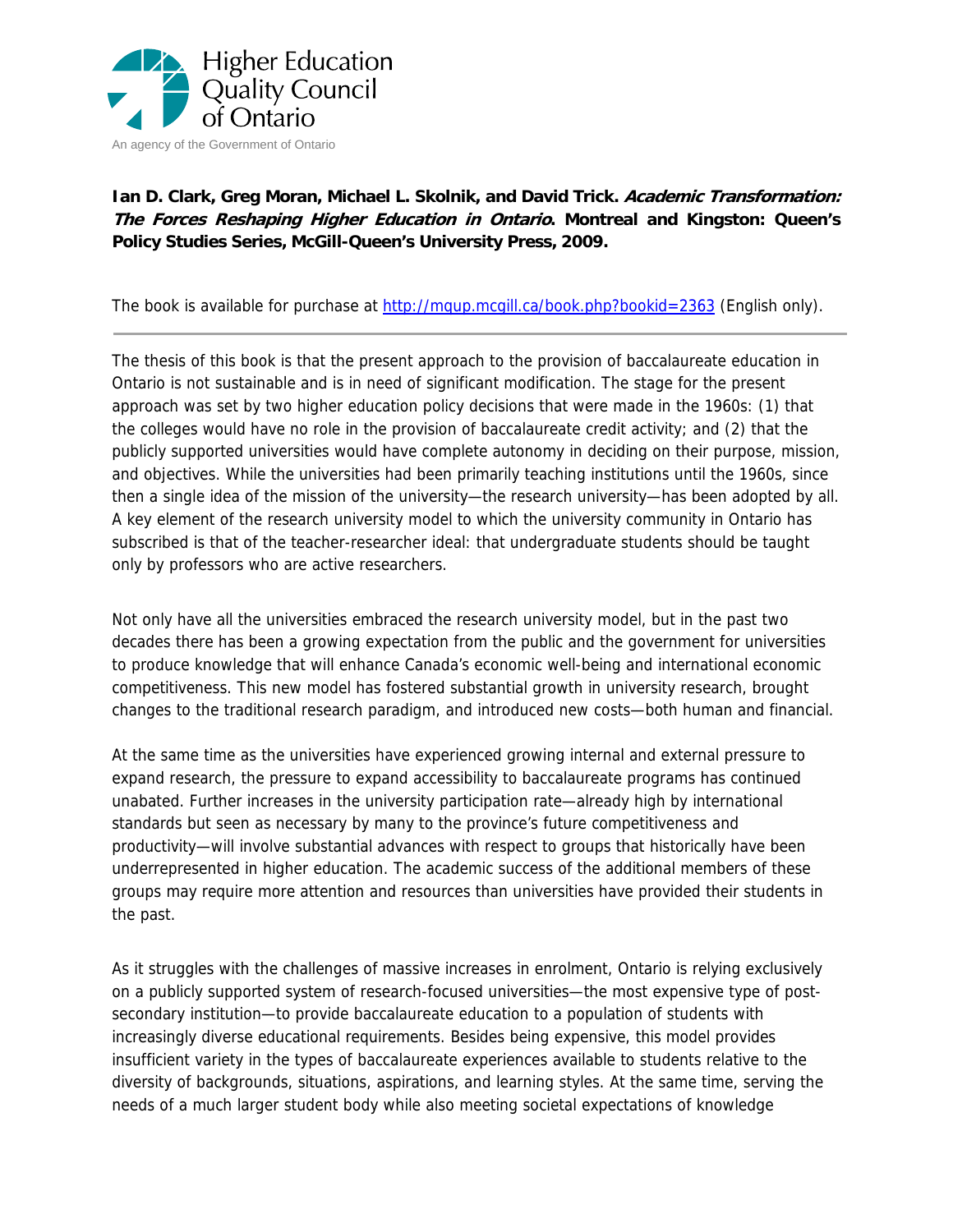production creates substantial resource allocation tensions for individual professors and institutions that might be better met within a more diverse post-secondary system.

While the universities were undergoing a transformation from being predominantly teaching institutions that served a small percentage of each cohort into institutions that had the dual roles of providing mass higher education and producing the knowledge that is deemed vital to the province's economic future, the rest of the postsecondary system has not experienced a corresponding change in its role. When the colleges were established, their primary function was to provide preparation for employment. Offering the first two years of university-level arts and sciences courses, as did colleges in Alberta, British Columbia, and many American states, was specifically excluded from the mandate of colleges in Ontario. Although some colleges have, over the years, on their own developed programs of this type, these are quite small—comprising only about two percent of total college enrolment—and transfer to university for students in these programs is not supported by a provincial policy framework or infrastructure. Another equally modest development in the colleges has been the development of baccalaureate programs in selected applied fields of study, enrolment in which also comprises about two percent of total college enrolment. The same act of the legislature that enables colleges to offer baccalaureate programs also allows private postsecondary institutions to make application for the right to offer degree programs. However, to date, only two small and highly specialized secular private institutions have obtained this right. Thus, even with the modest changes that have occurred in the colleges and that have been enabled by recent legislation, the responsibility for providing mass baccalaureate level education in Ontario rests almost exclusively with the universities, that is, with institutions that also have a major and vital role in producing knowledge.

Adherence to the model of relying almost exclusively on a set of publicly funded research universities for providing mass education at the baccalaureate level has several noteworthy consequences. Perhaps the most visible consequence is chronic financial strain; it has been difficult to obtain the resources necessary to support this expensive model for the provision of mass higher education. Although the government has pushed the universities to expand enrolment continuously and substantially, government funding to universities has not kept pace with the combination of enrolment growth and inflation for most of the past two decades. Instead, governments have allowed the universities more flexibility in regard to tuition and mandatory fees. The result has been that total revenue per student from government grants and student tuition and fees, adjusted for inflation as measured by the Consumer Price Index (CPI), has remained approximately constant over the past two decades.

The problem is that per-student costs tend to grow more quickly than CPI inflation. Compensation costs face pressures from wage settlements, progress-through-the-ranks increases for faculty, and higher employee benefit costs. Other costs such as utilities may climb faster than CPI inflation as well. In the meantime, there has been a long-term shift among full-time university faculty towards greater research responsibilities and reduced undergraduate teaching loads. The heightened competition among institutions for research grants, capital grants, high-quality students, privatesector partnerships, and gifts from donors has also imposed substantial new costs.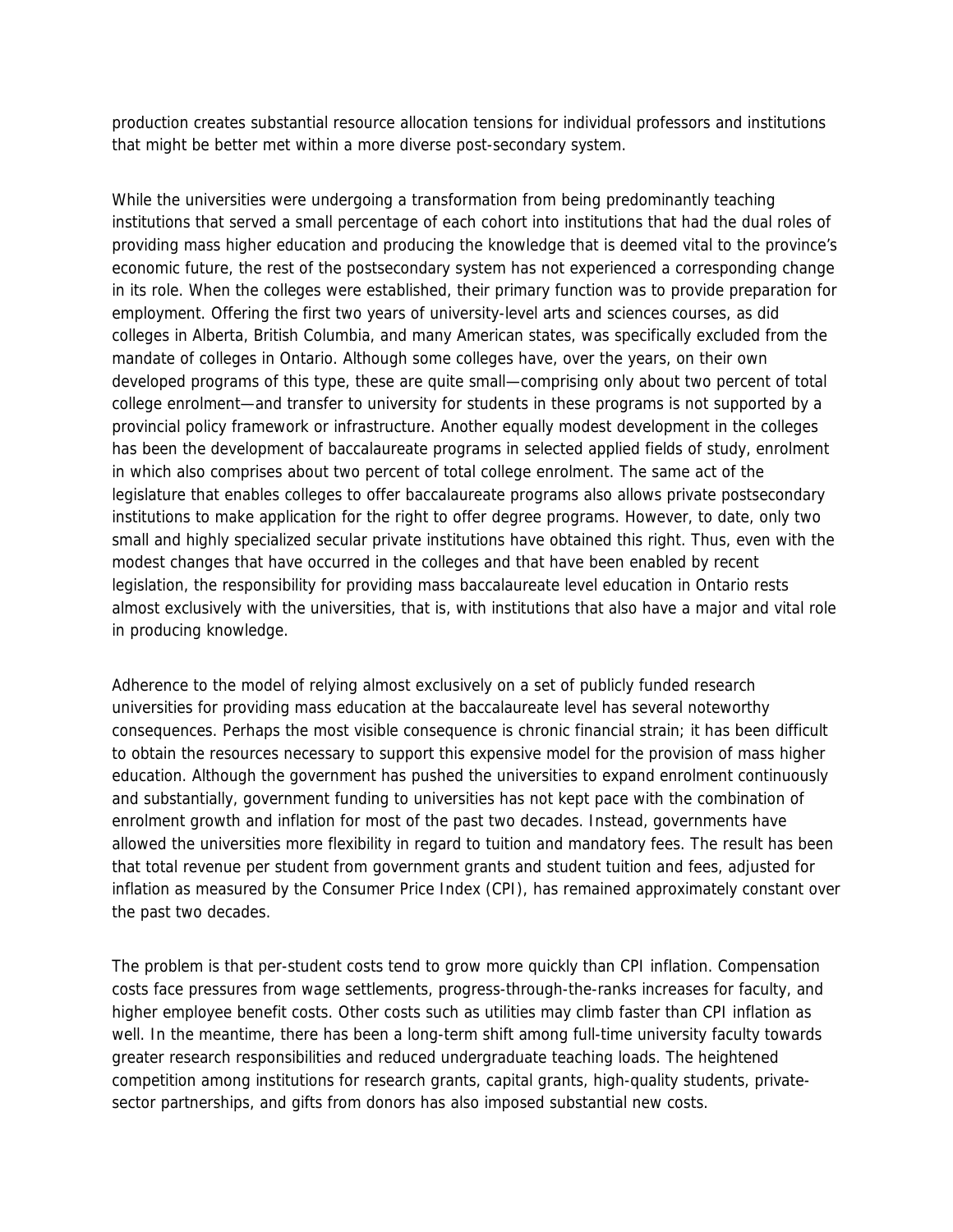A primary device by which universities have accommodated higher per-student costs has been to enroll additional students. The unstated strategy has been to minimize the costs of teaching these additional students such that the associated marginal revenue will exceed the marginal costs and so leave a surplus to cover inflationary costs that would otherwise be unfunded. The prevailing funding system of the past 20 years has left the institutions little choice but to adopt this coping strategy. The conflicting pressures to teach more students and to win more research grants have transformed the nature of the full-time faculty. Undergraduate teaching loads—measured as the average number of courses taught by a full-time faculty member per year—have declined. Average class sizes have increased. The share of undergraduate teaching performed by temporary and part-time faculty has risen and is now reported by some universities to be in the range of half of all instruction in the largest undergraduate faculties. If current trends in per-student funding and expenditures continue, it is reasonable to expect that average class sizes and the share of teaching performed by instructors who are not permanent faculty will continue to rise indefinitely into the future.

As the proportion of faculty who are in full-time tenured positions has decreased, there are relatively fewer people to perform duties that require a presence on campus, such as meeting and mentoring students, professional development and departmental meetings. At the same time, faculty must cope with the increased complexity of the new research environment that has resulted from such programs as the Canada Foundation for Innovation, the strategic research initiatives of the national granting councils, and direct research collaborations with the private sector. Research now commonly involves unprecedented levels of collaboration across disciplines, sectors, and geography, and also of accountability to funding agencies. The simultaneous pressure to increase both enrolment and the volume of research in this environment has resulted in over-commitment of individuals and institutions.

The practice of employing substantial and increasing numbers of part-time faculty who are given no time for research is in dramatic conflict with one of the espoused norms of the Ontario university sector: that students should be taught by scholar-teachers. This current practice became widespread because it is financially impossible for all undergraduate teaching in Ontario to be done by scholarteachers. The key question facing policy-makers is whether the necessary differentiation in arrangements for undergraduate teaching should be left to come about by happenstance, as has been the case in recent years, or whether the patterns should be determined through a more rational deliberative approach.

## **Conclusions and Implications for the Future**

Some of the changes that the authors believe are crucial to improve post-secondary education in Ontario would bring about greater differentiation among post-secondary institutions. These include the establishment or emergence of new types of post-secondary institutions, and measures that would lead existing institutions to concentrate more on certain kinds of activities and less on others.

The design change that would do the most to enhance the current system would be the creation of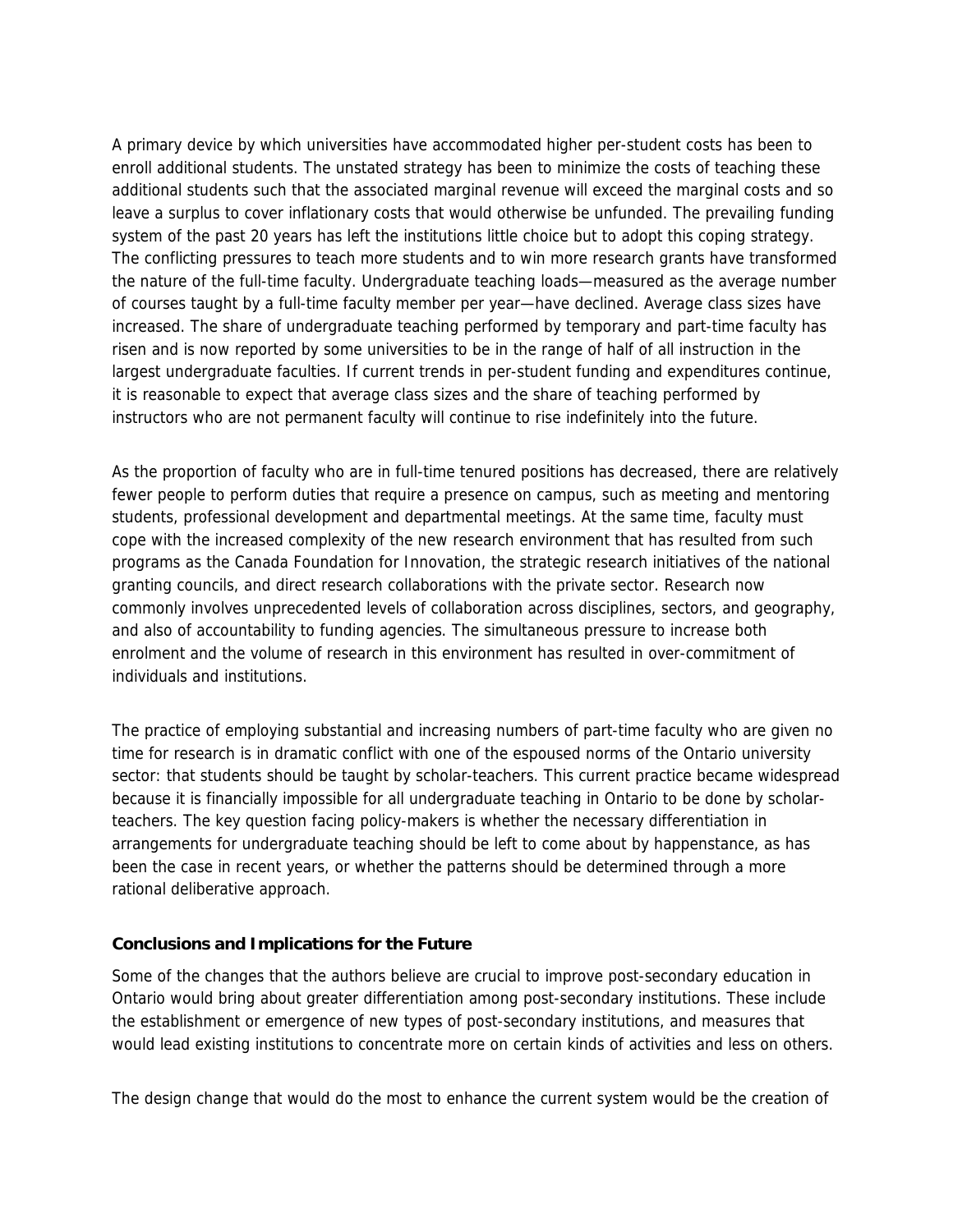degree granting institutions that are highly focused on undergraduate education. To be effective, the degree programs offered by such institutions would be solely at the baccalaureate level, and the emphasis of the institution would be teaching rather than research. The responsibilities of faculty, therefore, would be primarily undergraduate education.

A high quality, carefully designed and implemented three-year degree would serve students well as a pre-professional degree for those going on to professional study in disciplines such as law, education, journalism, business, social work, and media studies, and as a final degree for those who pursue on-the-job professional training in the financial, government, management, retail, public service, and other sectors.

Improvements in efficiency and effectiveness may be sought both through modification of the division of roles and responsibilities among institutions and through internal changes within institutions. The present "one-size fits all" approach to funding exerts an essentially irresistible force toward institutional homogeneity, reinforcing the tendency within academic culture for all institutions to aspire toward a uniform activity profile in which discovery research and graduate education hold pride of place over innovative and high quality undergraduate education. There is considerable potential for increasing institutional differentiation by using substantial portions of the total operating grant for distinct mission-related envelopes which would provide a real incentive for institutions to excel in both different areas and types of activity.

The presence of substantially more members of full-time faculty holding predominantly teaching appointments also would reduce the reliance of universities on part-time, contract instructors.

A small number of colleges should play a greater role in providing baccalaureate programs. The college system continues to have the important mission of educating and training workers in a wide range of levels and fields for the provincial economy, and offering opportunities for career and personal development for individuals. Within that broad mission, there should be greater emphasis on ways in which this role might be enhanced and the whole system made more efficient through institutional differentiation and specialization. This differentiation could take a variety of forms including greater emphasis on trades training, more focus on serving underprepared learners, or greater involvement in the provision of career-focused baccalaureate programs that rest on a solid liberal arts foundation.

Students in career-related college programs should have more opportunities to transfer to university. The experience of other jurisdictions suggests that there are two principal ways of improving transfer opportunities for students in college career programs. One involves the establishment of provincial committees that consist of representatives of the colleges and universities and have a specific mandate to improve transfer opportunities; the other is the development in universities of specific programs aimed to facilitate transfer for students from college career programs.